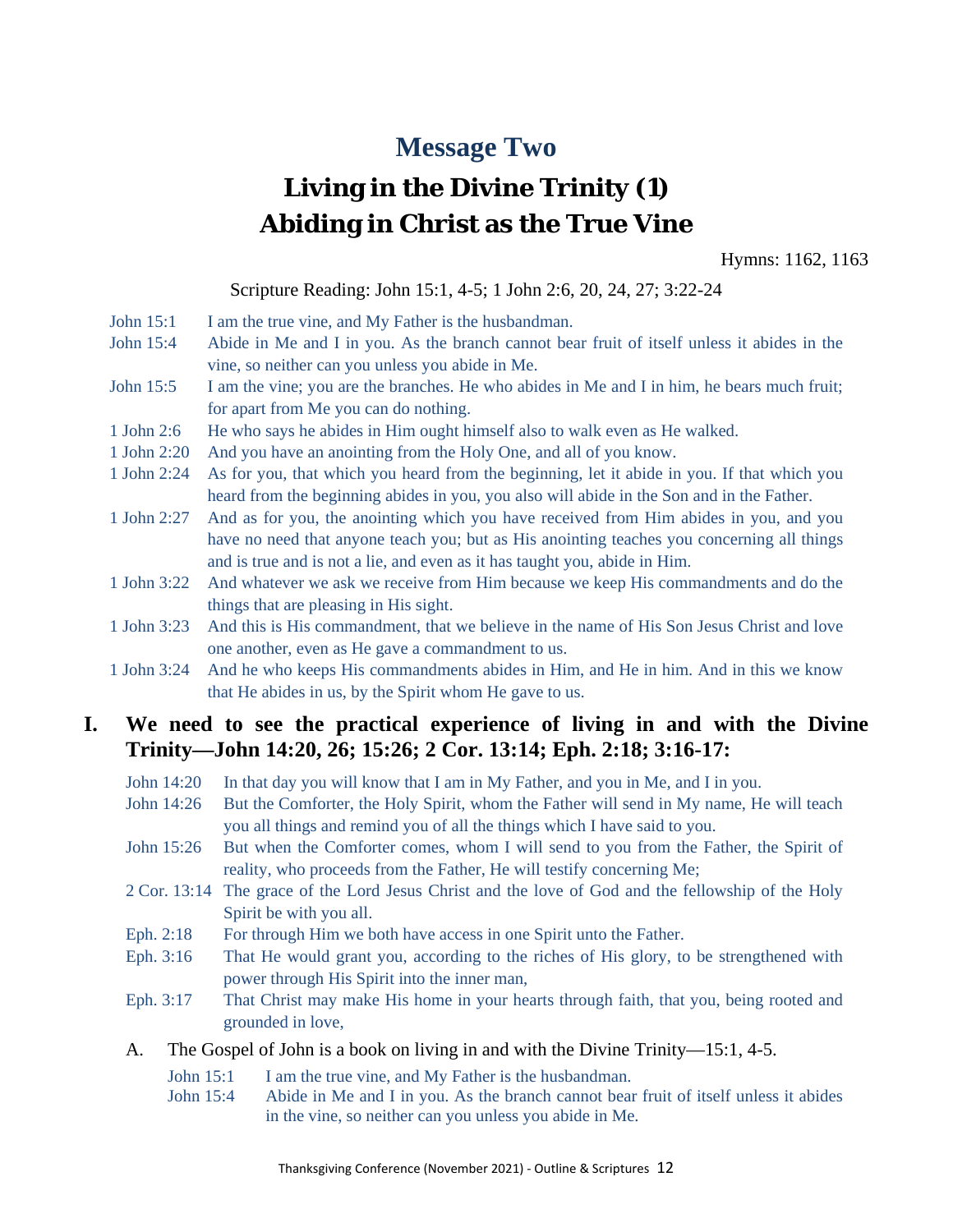John 15:5 I am the vine; you are the branches. He who abides in Me and I in him, he bears much fruit; for apart from Me you can do nothing.

- B. The truth concerning living in and with the Divine Trinity is greatly expounded in the Epistles, especially in those written by Paul.
- C. In the Epistles we can see all the practicalities and details of living in and with the Divine Trinity.
- D. We need to be brought into the experiences of living in the Divine Trinity and with the Divine Trinity.

### **II. The Lord Jesus told us in John 15 that He is the vine and that we are the branches of the vine—v. 5:**

- John 15:5 I am the vine; you are the branches. He who abides in Me and I in him, he bears much fruit; for apart from Me you can do nothing.
- A. As the branches of the vine, we should abide in Him; then He will abide in us—vv. 4-5.
	- John 15:4 Abide in Me and I in you. As the branch cannot bear fruit of itself unless it abides in the vine, so neither can you unless you abide in Me.
	- John 15:5 I am the vine; you are the branches. He who abides in Me and I in him, he bears much fruit; for apart from Me you can do nothing.
- B. To abide in Christ is to live in Christ, and to live in Christ is to live in the Divine Trinity— Matt. 28:19; 1 Cor. 1:30.
	- Matt. 28:19 Go therefore and disciple all the nations, baptizing them into the name of the Father and of the Son and of the Holy Spirit,
	- 1 Cor. 1:30 But of Him you are in Christ Jesus, who became wisdom to us from God: both righteousness and sanctification and redemption,
- C. To have Christ abide in us is to have the Triune God living in us; this is to live with the Divine Trinity—John 15:4-5; Rom. 8:11; 2 Cor. 13:14.
	- John 15:4 Abide in Me and I in you. As the branch cannot bear fruit of itself unless it abides in the vine, so neither can you unless you abide in Me.
	- John 15:5 I am the vine; you are the branches. He who abides in Me and I in him, he bears much fruit; for apart from Me you can do nothing.
	- Rom. 8:11 And if the Spirit of the One who raised Jesus from the dead dwells in you, He who raised Christ from the dead will also give life to your mortal bodies through His Spirit who indwells you.
	- 2 Cor. 13:14 The grace of the Lord Jesus Christ and the love of God and the fellowship of the Holy Spirit be with you all.
- D. When we abide in Him, we live in Him, and when we have Him abide in us, we live with Him—John 15:4-5, 7.
	- John 15:4 Abide in Me and I in you. As the branch cannot bear fruit of itself unless it abides in the vine, so neither can you unless you abide in Me.
	- John 15:5 I am the vine; you are the branches. He who abides in Me and I in him, he bears much fruit; for apart from Me you can do nothing.
	- John 15:7 If you abide in Me and My words abide in you, ask whatever you will, and it shall be done for you.

### **III. We live in the Divine Trinity by abiding in Christ as the true vine—vv. 1, 5:**

- John 15:1 I am the true vine, and My Father is the husbandman.
- John 15:5 I am the vine; you are the branches. He who abides in Me and I in him, he bears much fruit; for apart from Me you can do nothing.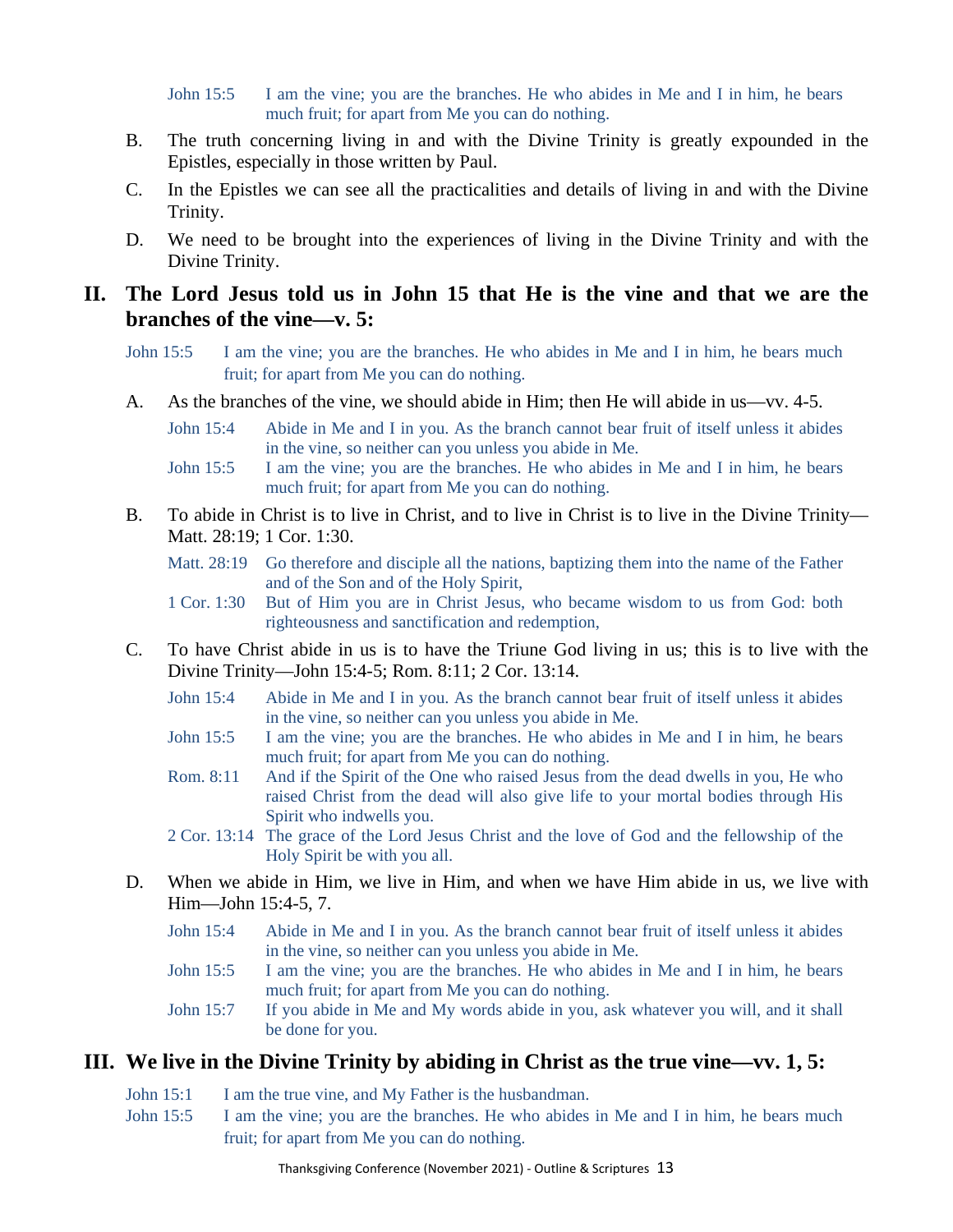- A. The true vine with its branches—Christ the Son with the believers in the Son—is the organism of the Triune God in the divine economy to grow with His riches and express His life—1 Tim. 1:4; Eph. 3:9; John 15:1, 5:
	- 1 Tim. 1:4 Nor to give heed to myths and unending genealogies, which produce questionings rather than God's economy, which is in faith.
	- Eph. 3:9 And to enlighten all that they may see what the economy of the mystery is, which throughout the ages has been hidden in God, who created all things,
	- John 15:1 I am the true vine, and My Father is the husbandman.
	- John 15:5 I am the vine; you are the branches. He who abides in Me and I in him, he bears much fruit; for apart from Me you can do nothing.
	- 1. The function of the true vine as a sign of the Son is for the Triune God to have an organism in the Son for His multiplication, spreading, and glorification in His divine life—vv. 8, 16.
		- John 15:8 In this is My Father glorified, that you bear much fruit and so you will become My disciples.
		- John 15:16 You did not choose Me, but I chose you, and I set you that you should go forth and bear fruit and that your fruit should remain, that whatever you ask the Father in My name, He may give you.
	- 2. The Father as the husbandman is the source and the founder; God the Son is the center, the embodiment, and the manifestation; God the Spirit is the reality and realization; and the branches are the Body, the corporate expression—vv. 1, 4-5, 26:
		- John 15:1 I am the true vine, and My Father is the husbandman.
		- John 15:4 Abide in Me and I in you. As the branch cannot bear fruit of itself unless it abides in the vine, so neither can you unless you abide in Me.
		- John 15:5 I am the vine; you are the branches. He who abides in Me and I in him, he bears much fruit; for apart from Me you can do nothing.
		- John 15:26 But when the Comforter comes, whom I will send to you from the Father, the Spirit of reality, who proceeds from the Father, He will testify concerning Me;
		- a. All that the Father is and has is embodied in Christ the Son and then realized in the Spirit as the reality—16:13-15.
			- John 16:13 But when He, the Spirit of reality, comes, He will guide you into all the reality; for He will not speak from Himself, but what He hears He will speak; and He will declare to you the things that are coming.
			- John 16:14 He will glorify Me, for He will receive of Mine and will declare it to you.
			- John 16:15 All that the Father has is Mine; for this reason I have said that He receives of Mine and will declare it to you.
		- b. All that the Spirit has is wrought into us, the branches, to be expressed and testified through us; in this way the processed Triune God is expressed, manifested, and glorified in the church—Eph. 3:16-21.
			- Eph. 3:16 That He would grant you, according to the riches of His glory, to be strengthened with power through His Spirit into the inner man,
			- Eph. 3:17 That Christ may make His home in your hearts through faith, that you, being rooted and grounded in love,
			- Eph. 3:18 May be full of strength to apprehend with all the saints what the breadth and length and height and depth are
			- Eph. 3:19 And to know the knowledge-surpassing love of Christ, that you may be filled unto all the fullness of God.
			- Eph. 3:20 But to Him who is able to do superabundantly above all that we ask or think, according to the power which operates in us,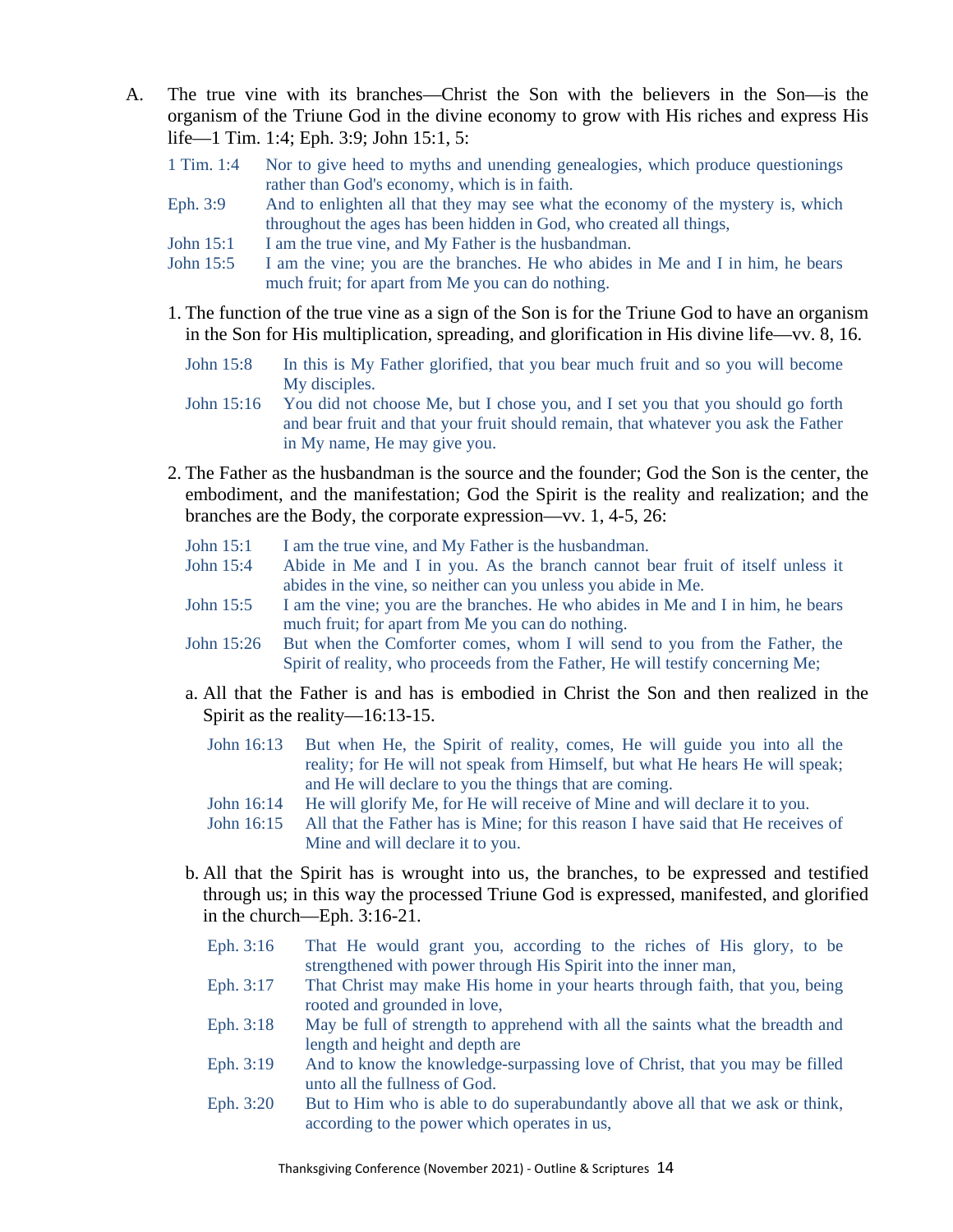- Eph. 3:21 To Him be the glory in the church and in Christ Jesus unto all the generations forever and ever. Amen.
- B. As branches of the vine, we need to abide in the vine—John 15:4-5:
	- John 15:4 Abide in Me and I in you. As the branch cannot bear fruit of itself unless it abides in the vine, so neither can you unless you abide in Me.
	- John 15:5 I am the vine; you are the branches. He who abides in Me and I in him, he bears much fruit; for apart from Me you can do nothing.
	- 1. When we believed in the Lord Jesus, He branched into us, and we became branches in Him—3:15.
		- John 3:15 That everyone who believes into Him may have eternal life.
	- 2. To be in the Lord is a matter of union; to abide in the Lord is a matter of fellowship—1 Cor. 1:9, 30.
		- 1 Cor. 1:9 God is faithful, through whom you were called into the fellowship of His Son, Jesus Christ our Lord.
		- 1 Cor. 1:30 But of Him you are in Christ Jesus, who became wisdom to us from God: both righteousness and sanctification and redemption,
	- 3. Our abiding in Christ as the vine depends on seeing a clear vision that we are branches in the vine; once we see that we are branches in the vine, we need to maintain the fellowship between us and the Lord—John 15:2.
		- John 15:2 Every branch in Me that does not bear fruit, He takes it away; and every branch that bears fruit, He prunes it that it may bear more fruit.
	- 4. The Christian life is a life of abiding in the Lord—1 John 2:24, 27-28; 4:13:
		- 1 John 2:24 As for you, that which you heard from the beginning, let it abide in you. If that which you heard from the beginning abides in you, you also will abide in the Son and in the Father.
		- 1 John 2:27 And as for you, the anointing which you have received from Him abides in you, and you have no need that anyone teach you; but as His anointing teaches you concerning all things and is true and is not a lie, and even as it has taught you, abide in Him.
		- 1 John 2:28 And now, little children, abide in Him, so that if He is manifested, we may have boldness and not be put to shame from Him at His coming.
		- 1 John 4:13 In this we know that we abide in Him and He in us, that He has given to us of His Spirit.
		- a. To abide in the Lord is to be one spirit with Him—1 Cor. 6:17.

1 Cor. 6:17 But he who is joined to the Lord is one spirit.

- b. Our abiding in Christ is the condition of His abiding in us—John 15:4a, 5a.
	- John 15:4 Abide in Me and I in you. As the branch cannot bear fruit of itself unless it abides in the vine, so neither can you unless you abide in Me.
	- John 15:5 I am the vine; you are the branches. He who abides in Me and I in him, he bears much fruit; for apart from Me you can do nothing.
- C. We need to abide in the Lord, in the Son, in the Father, and in God—1 John 2:6, 24; 3:22-24:
	- 1 John 2:6 He who says he abides in Him ought himself also to walk even as He walked.
	- 1 John 2:24 As for you, that which you heard from the beginning, let it abide in you. If that which you heard from the beginning abides in you, you also will abide in the Son and in the Father.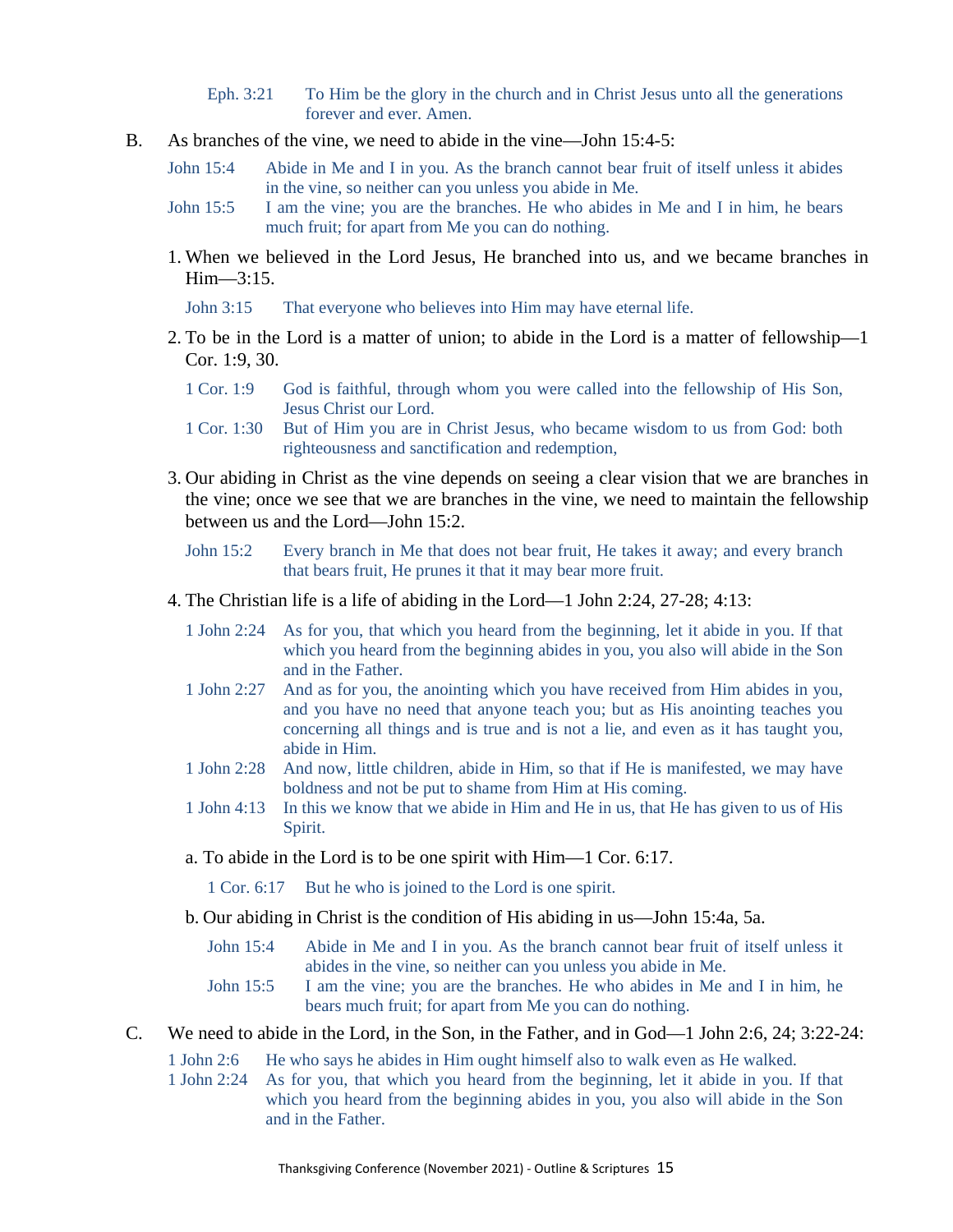- 1 John 3:22 And whatever we ask we receive from Him because we keep His commandments and do the things that are pleasing in His sight.
- 1 John 3:23 And this is His commandment, that we believe in the name of His Son Jesus Christ and love one another, even as He gave a commandment to us.
- 1 John 3:24 And he who keeps His commandments abides in Him, and He in him. And in this we know that He abides in us, by the Spirit whom He gave to us.
- 1. To abide in Christ is to abide in the Lord—2:6:
	- 1 John 2:6 He who says he abides in Him ought himself also to walk even as He walked.
	- a. The Lord is the One who possesses all things, rules over all things, and exercises His sovereignty over all things and all people—Rev. 1:5.
		- Rev. 1:5 And from Jesus Christ, the faithful Witness, the Firstborn of the dead, and the Ruler of the kings of the earth. To Him who loves us and has released us from our sins by His blood
	- b. We are living in the One who is the Lord of the universe—Eph. 1:20-23.
		- Eph. 1:20 Which He caused to operate in Christ in raising Him from the dead and seating Him at His right hand in the heavenlies,
		- Eph. 1:21 Far above all rule and authority and power and lordship and every name that is named not only in this age but also in that which is to come;
		- Eph. 1:22 And He subjected all things under His feet and gave Him to be Head over all things to the church,
		- Eph. 1:23 Which is His Body, the fullness of the One who fills all in all.
- 2. To abide in the Son concerns the sonship of Christ—Matt. 3:17; 17:5:
	- Matt. 3:17 And behold, a voice out of the heavens, saying, This is My Son, the Beloved, in whom I have found My delight.
	- Matt. 17:5 While he was still speaking, behold, a bright cloud overshadowed them, and behold, a voice out of the cloud, saying, This is My Son, the Beloved, in whom I have found My delight. Hear Him!
	- a. The Son is the One who possesses the Father's life with the Father's nature to express the Father—John 5:26.

John 5:26 For just as the Father has life in Himself, so He gave to the Son to also have life in Himself;

- b. When we are abiding in the Son, we enjoy our Father's life and nature and the right to express Him and enjoy all His possessions—Eph. 1:14.
	- Eph. 1:14 Who is the pledge of our inheritance unto the redemption of the acquired possession, to the praise of His glory.
- 3. We are also abiding in the Father, who takes care of us in every way and in everything—1 John 2:24:
	- 1 John 2:24 As for you, that which you heard from the beginning, let it abide in you. If that which you heard from the beginning abides in you, you also will abide in the Son and in the Father.
	- a. When we abide in the Son, we abide in the Father because the Son and the Father are one—vv. 23-24.
		- 1 John 2:23 Everyone who denies the Son does not have the Father either; he who confesses the Son has the Father also.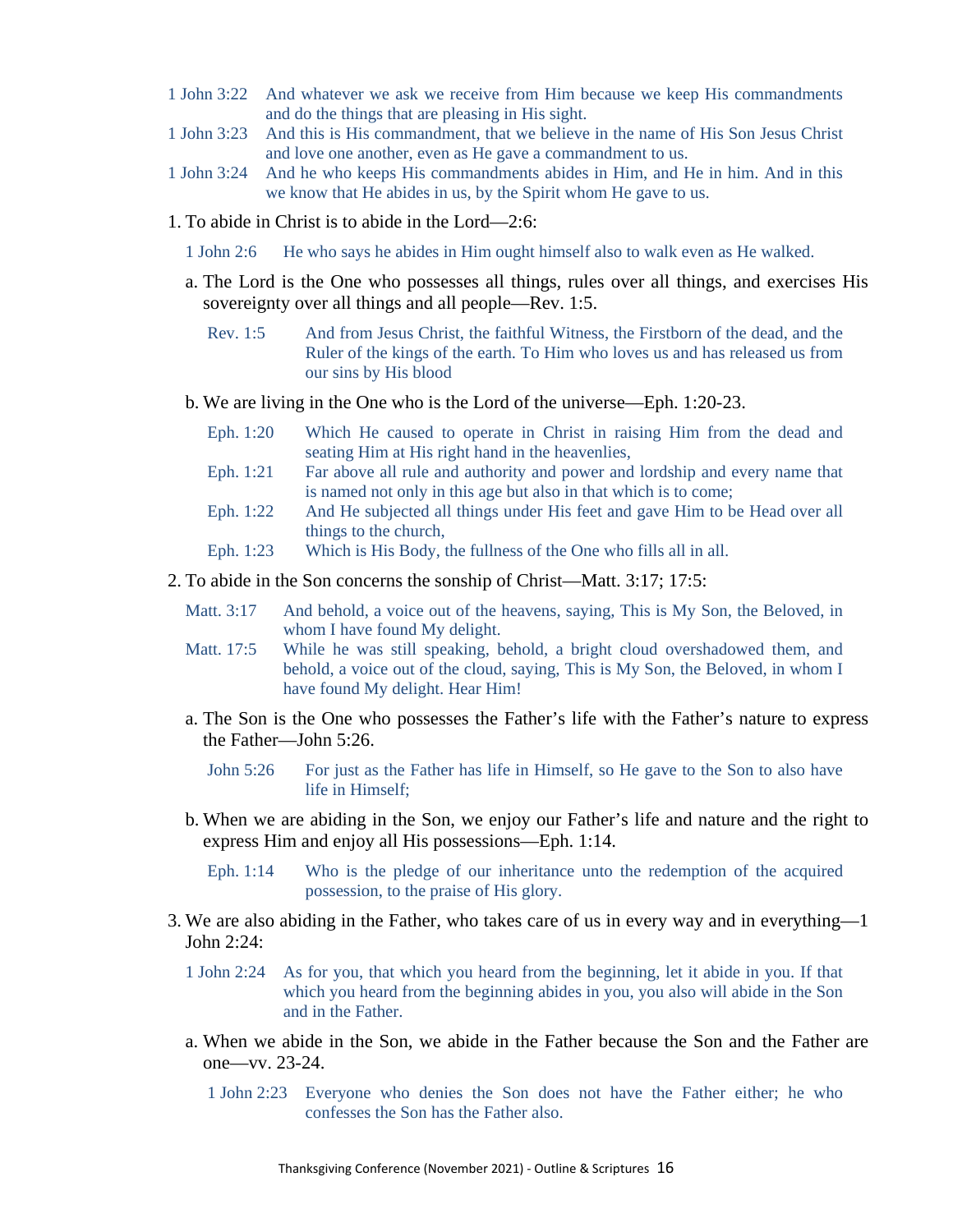- 1 John 2:24 As for you, that which you heard from the beginning, let it abide in you. If that which you heard from the beginning abides in you, you also will abide in the Son and in the Father.
- b. When we are living in the Triune God, we are living as sons—Heb. 2:10.
	- Heb. 2:10 For it was fitting for Him, for whom are all things and through whom are all things, in leading many sons into glory, to make the Author of their salvation perfect through sufferings.
- 4. We need to be those who are abiding in God—1 John 3:24:
	- 1 John 3:24 And he who keeps His commandments abides in Him, and He in him. And in this we know that He abides in us, by the Spirit whom He gave to us.
	- a. To abide in God is to have the faith in the Son of God and to have the love of God to love all the brothers—v. 23.
		- 1 John 3:23 And this is His commandment, that we believe in the name of His Son Jesus Christ and love one another, even as He gave a commandment to us.
	- b. We abide in God by the Spirit of God; the link between us and God, the Father, the Son, the Lord, and Christ is the Spirit—vv. 22-24.
		- 1 John 3:22 And whatever we ask we receive from Him because we keep His commandments and do the things that are pleasing in His sight.
		- 1 John 3:23 And this is His commandment, that we believe in the name of His Son Jesus Christ and love one another, even as He gave a commandment to us.
		- 1 John 3:24 And he who keeps His commandments abides in Him, and He in him. And in this we know that He abides in us, by the Spirit whom He gave to us.
- D. We abide in the Triune God by the teaching of the anointing—2:27:
	- 1 John 2:27 And as for you, the anointing which you have received from Him abides in you, and you have no need that anyone teach you; but as His anointing teaches you concerning all things and is true and is not a lie, and even as it has taught you, abide in Him.
	- 1. The anointing is the moving and the working of the indwelling compound Spirit, the allinclusive life-giving Spirit—v. 20; 1 Cor. 15:45; 2 Cor. 3:6.
		- 1 John 2:20 And you have an anointing from the Holy One, and all of you know.
		- 1 Cor. 15:45 So also it is written, "The first man, Adam, became a living soul"; the last Adam became a life-giving Spirit.
		- 2 Cor. 3:6 Who has also made us sufficient as ministers of a new covenant, ministers not of the letter but of the Spirit; for the letter kills, but the Spirit gives life.
	- 2. We abide in the divine fellowship with Christ by experiencing the cleansing of the Lord's blood and the application of the anointing Spirit to our inner being—John 15:4-5; 1 John 1:5, 7; 2:20, 27.
		- John 15:4 Abide in Me and I in you. As the branch cannot bear fruit of itself unless it abides in the vine, so neither can you unless you abide in Me.
		- John 15:5 I am the vine; you are the branches. He who abides in Me and I in him, he bears much fruit; for apart from Me you can do nothing.
		- 1 John 1:5 And this is the message which we have heard from Him and announce to you, that God is light and in Him is no darkness at all.
		- 1 John 1:7 But if we walk in the light as He is in the light, we have fellowship with one another, and the blood of Jesus His Son cleanses us from every sin.
		- 1 John 2:20 And you have an anointing from the Holy One, and all of you know.